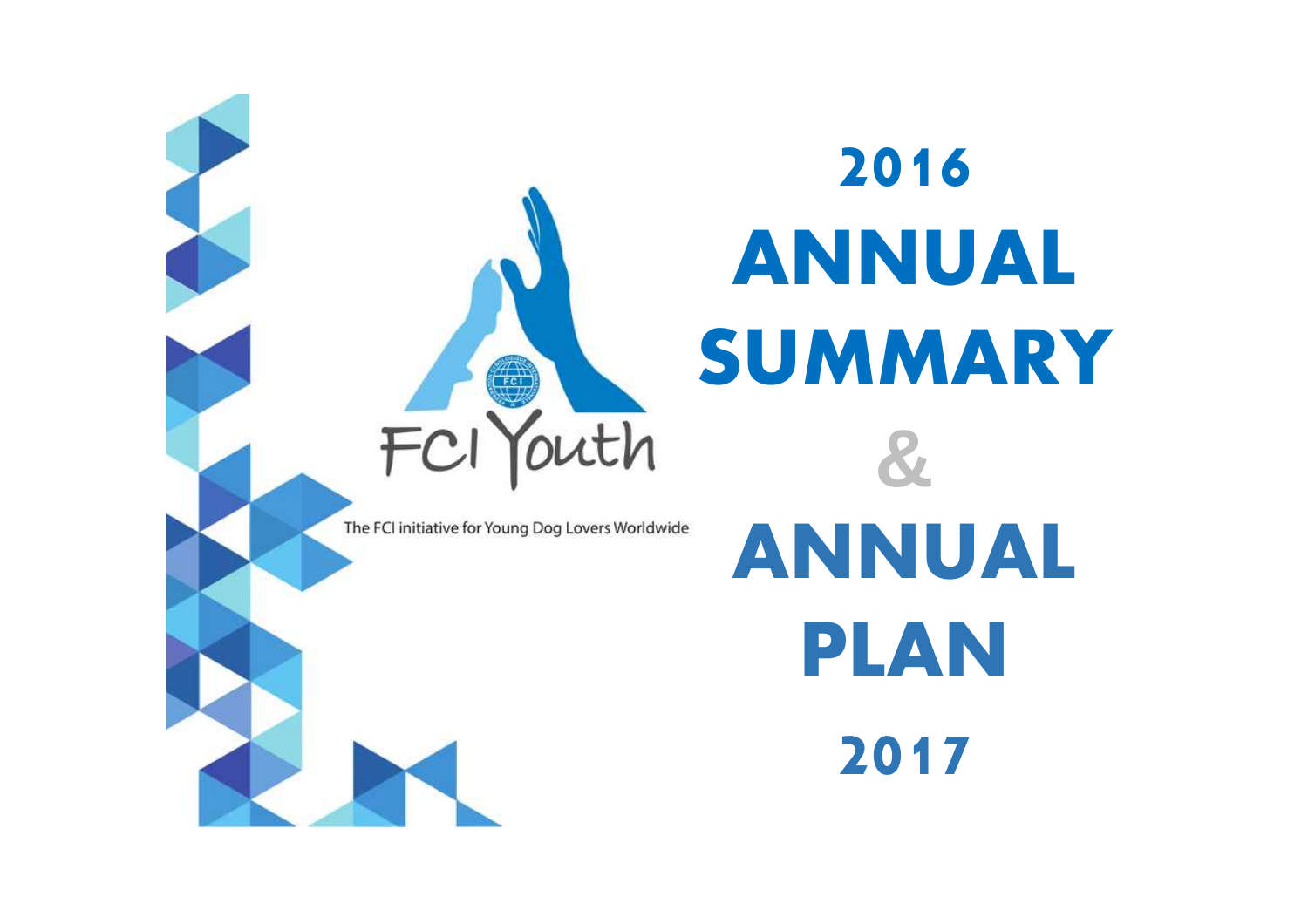# **ANNUAL SUMMARY**FCI Youth **2016**

The FCI initiative for Young Dog Lovers Worldwide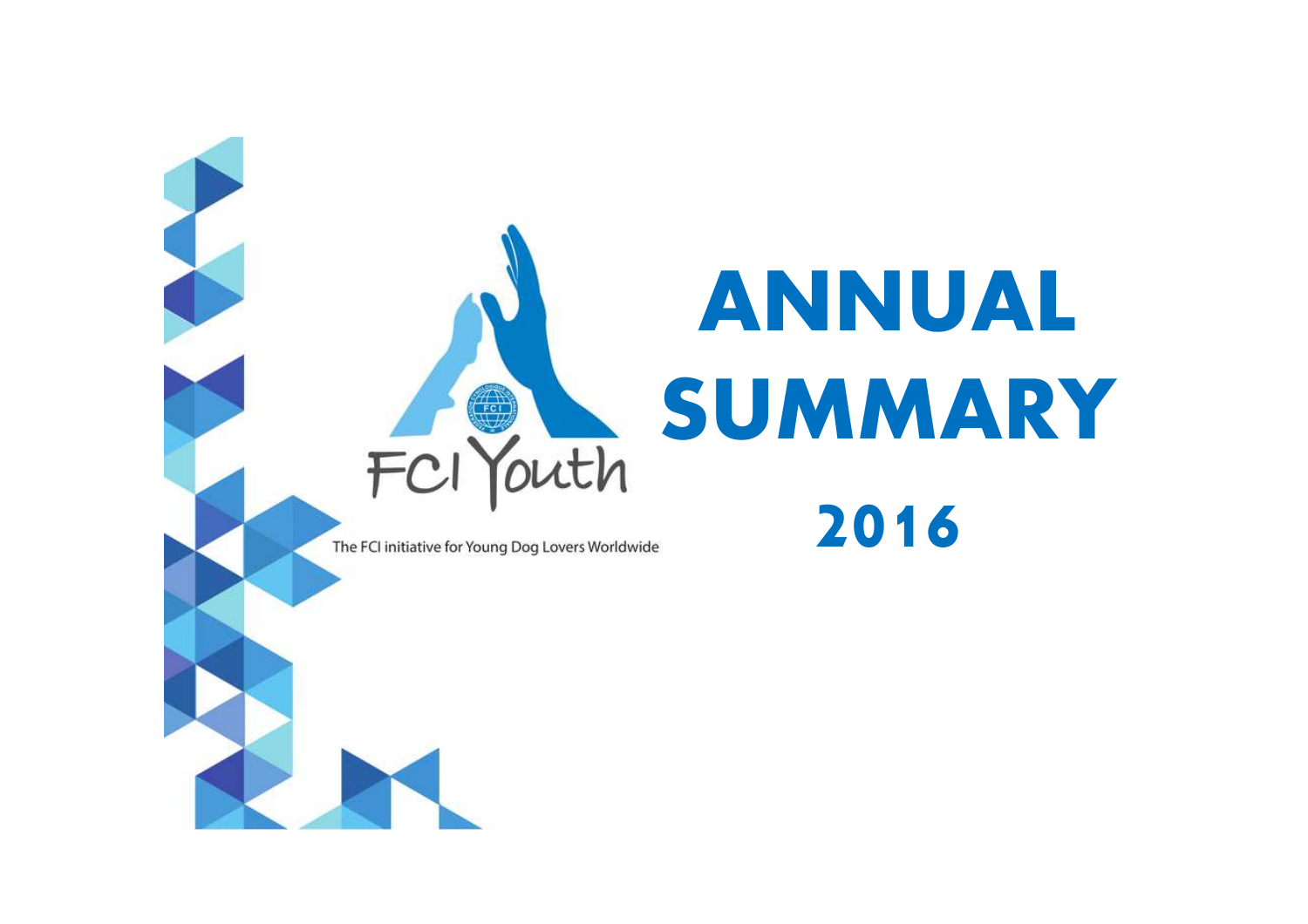**Youth Annual Summary 2016** 

•

Recommendations for World and Section Junior Handling Competitions

*Main features:*

• **New Judging criteria for JH Judges (no previous criteria for Judges)**

• **Reinforce safety measures: non-incentivize changingdogs, young/small handlers – big or stronger dogs**

 **Fairness – all participants: equal ring figures, same time per handler**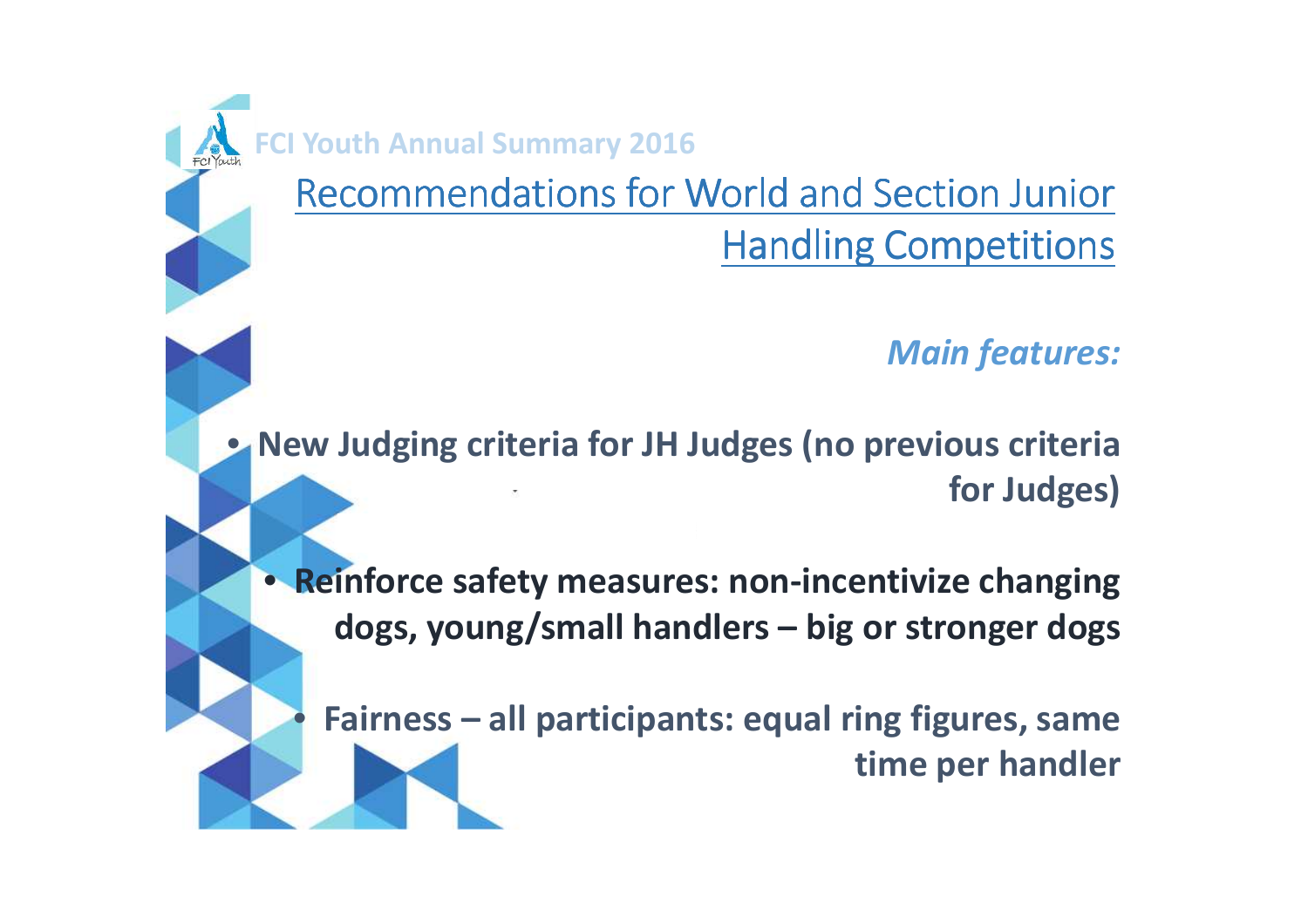**Youth Annual Summary 2016** 

•

 $\bullet$ 

Recommendations for World and Section Junior Handling Competitions

• **Resemble breed ring judging: Simple figures transversal to ring requirements** 

 **Main focus of evaluation: co-operation & harmony --» participant and dog + sportsmanship with other handlers** 

 **Updated regulation for JH organizing committees in World and Section Shows**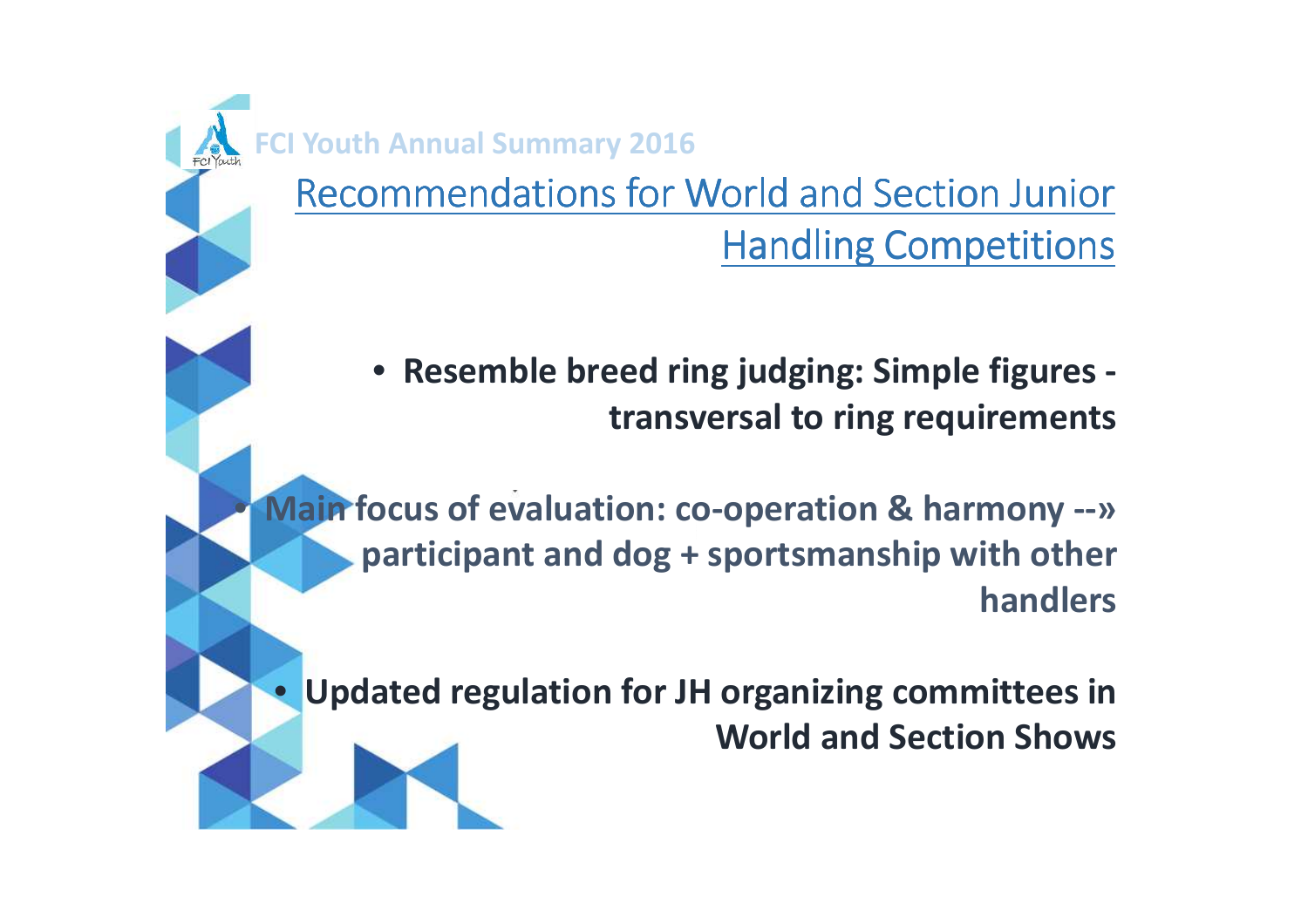**FCI Youth Annual Summary <sup>2016</sup>**

**What is JUNIOR HANDLING?** The aim of Junior Handling competitions is to increase th n Cynological activities, by promoting and developing the co-operation and contact between does and young people, and above all, b lives the opportunity for youths and y ent dog breeds, as well as their va ics. The sport encourages young dog lovers to gain knowledg

nows and in shows organized by Organizations, granting youths the opportunity to be assessed by a Junio dling Judge and where all participants should be equally evaluated o

the basis of the official FCI Recommendations for National, World and

 $\bullet$ 

**JUNIOR HANDLING STUDY MANUAL** First Edition 2016 Originally produced by the FCI Youth Copyright FCI

**EDERATION CYNOLOGIQUE INTERNATIONALE** 

**YOUNG<br>DOG LOVERS** 

•

# **Junior Handling Study Manual**

- • **Increase youth's interest in Cynological activities**
	- $\bullet$  **FCI Breed Groups**
		- •**Dog Psychology**
	- **How the competition is processed**
	- **•** Sportsmanship, friendship, values •
		- •**Ring Figures**
	- •**Junior Handlers and Dog welfare**
- **New FCI Judging Criteria for JH Competitions** • **Inform youths + youngsters --» learn more: different dog breeds, FCI, breed types and characteristics**• **Knowledge --» how to take care of dogs**
	- •**Among other relevant subjects**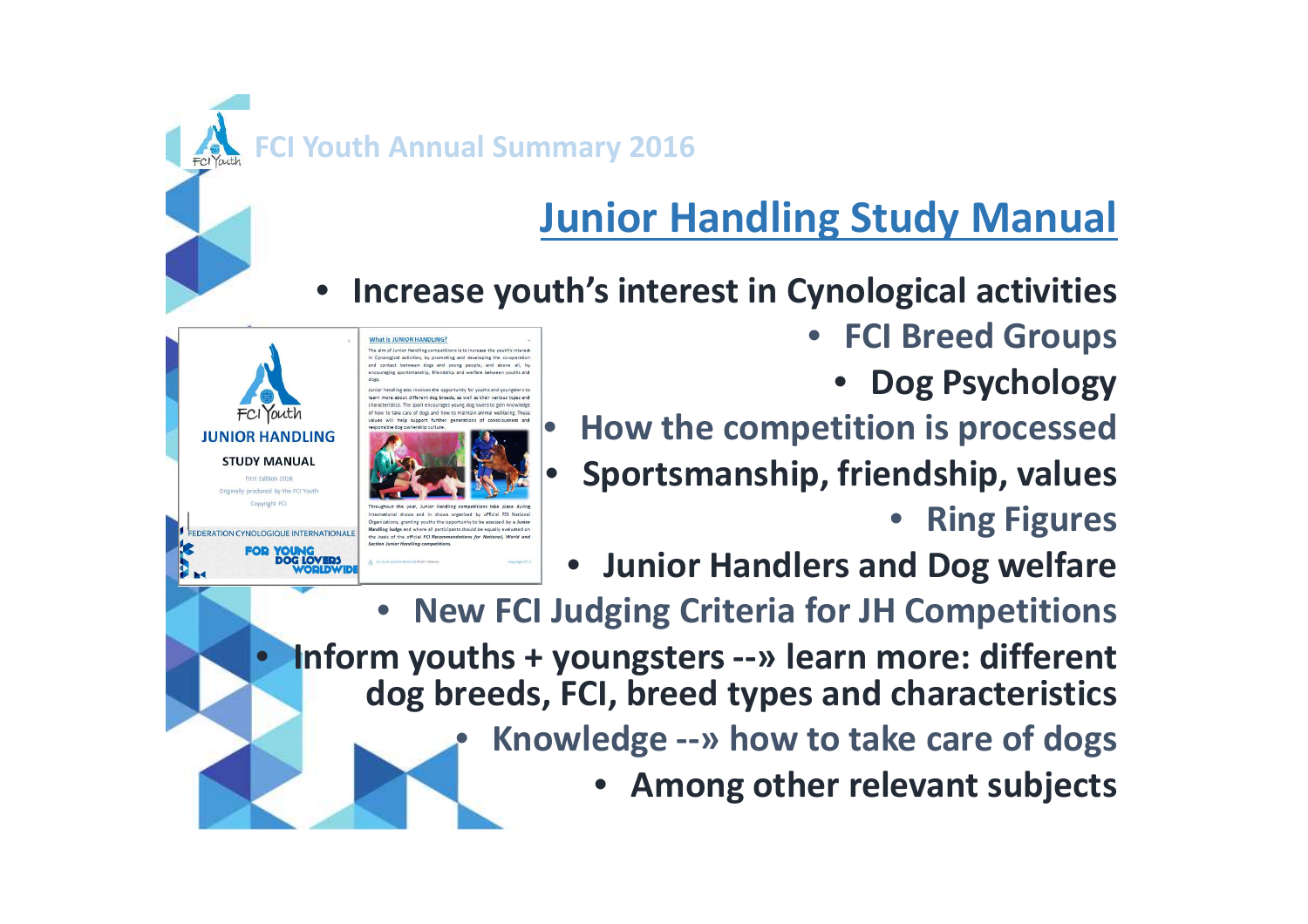**FCI Youth Annual Summary <sup>2016</sup>**

## Guide: How to establish a Youth Group in a National Cynological Organization

• **Preliminary Recommendations (Human Resources, Work Structure, Marketing and Communication, Planning Activities)**

• **What scope can Youth Organizations take** 

• **Why the FCI recommends the establishment of Youth Organizations** 

• **Who Should establish Youth Organizations** 

• **When Should a Youth Organization be initiated** 

• **How to establish a Youth Organization**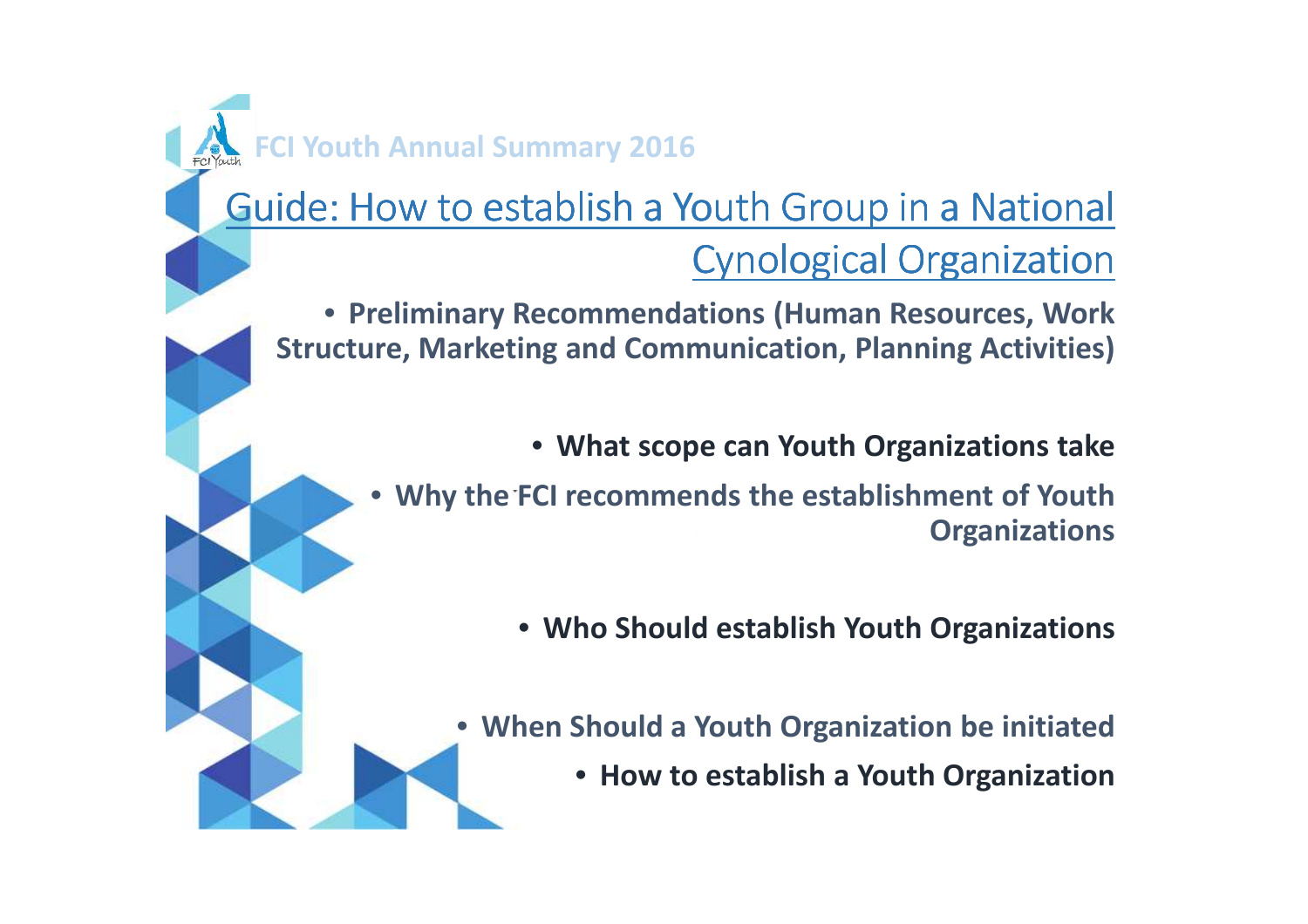$F_{\text{Cylott}}$  FCI Youth Annual Summary 2016

Booklet: Organizing youth activities in Cynological events

- **Types of Activities**
	- **Pre-planning**
	- **Educational Programmes**
	- **Logistics**

 $\bullet$ 

- **Appearance and Layout**
- **Equipment**



- $\bullet$ **Budget**
- **Promotion methods + FCI Banner**
- **Post-event evaluation**

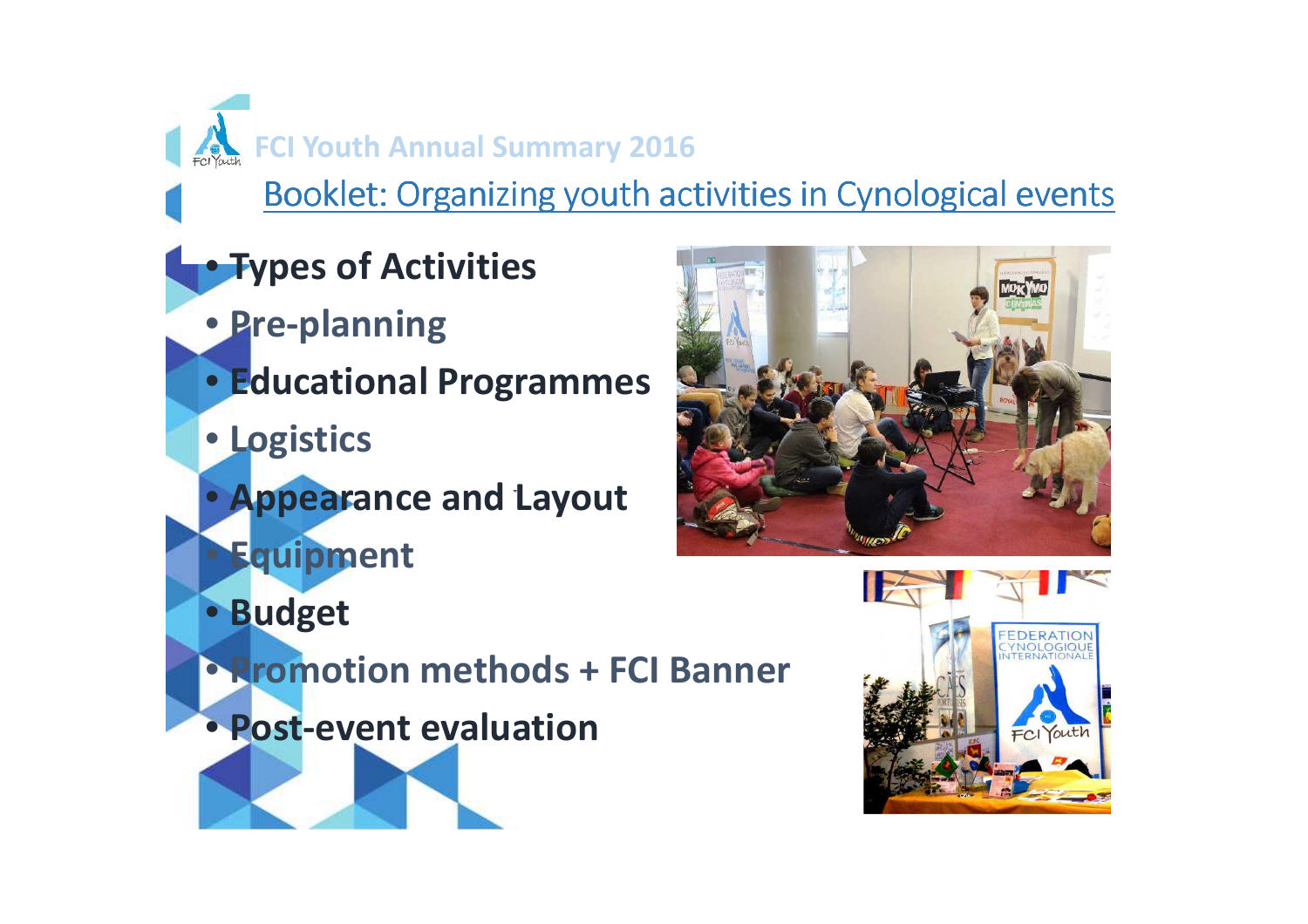# **FCI Youth Annual Summary <sup>2016</sup>**

*Other Contents*

• **FCI Youth Newsletter**

• **Postcard (In different Languages)**

• **Interviews**

• **Information about each FCI Breed Group**

• **Information about FCI Regulations for different Cynological modalities**

• **Creation of Guidelines for FCI roll-up/Banner**

• **Dog/Youth facts page for SM**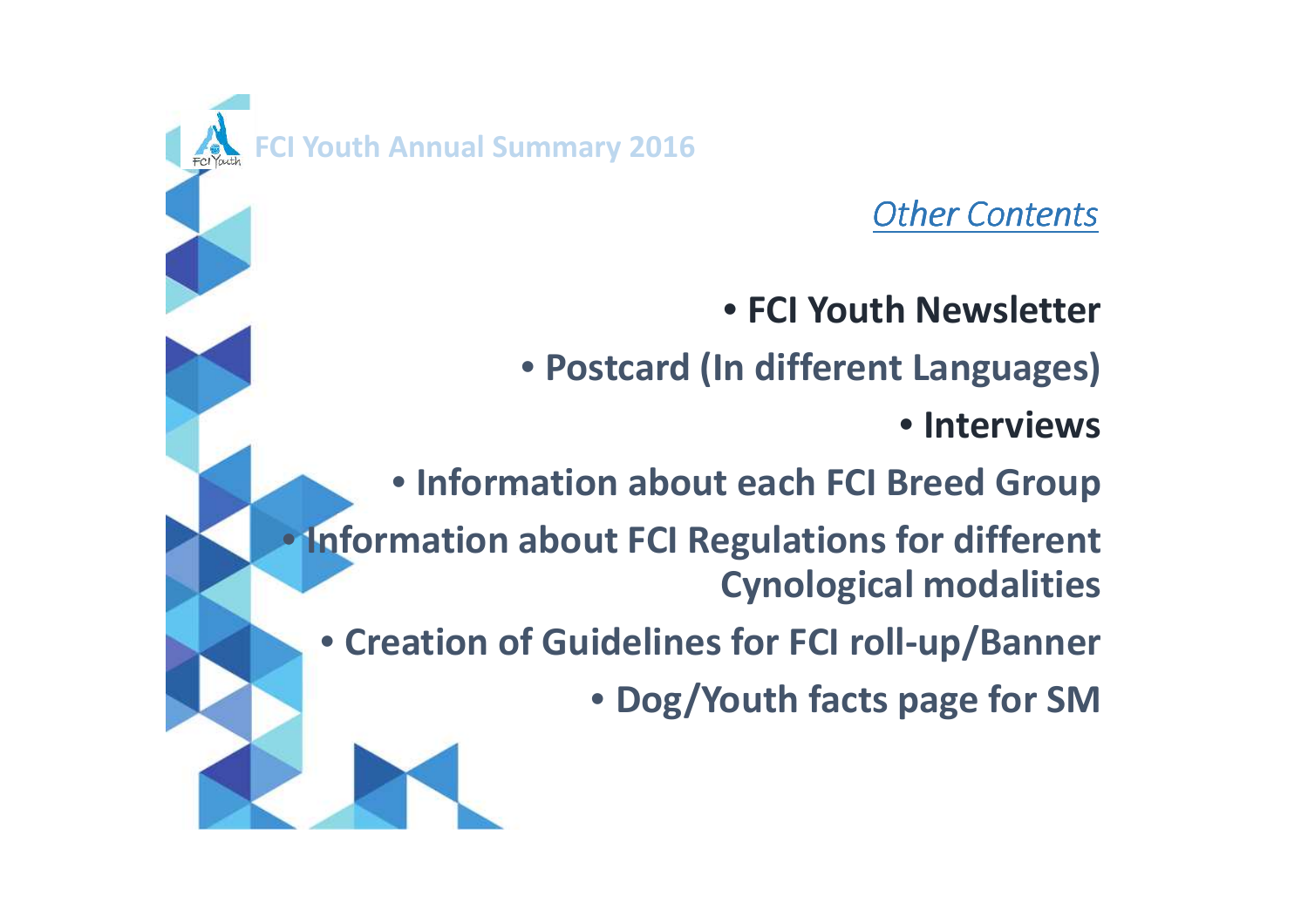

# **ANNUAL PLAN 2017**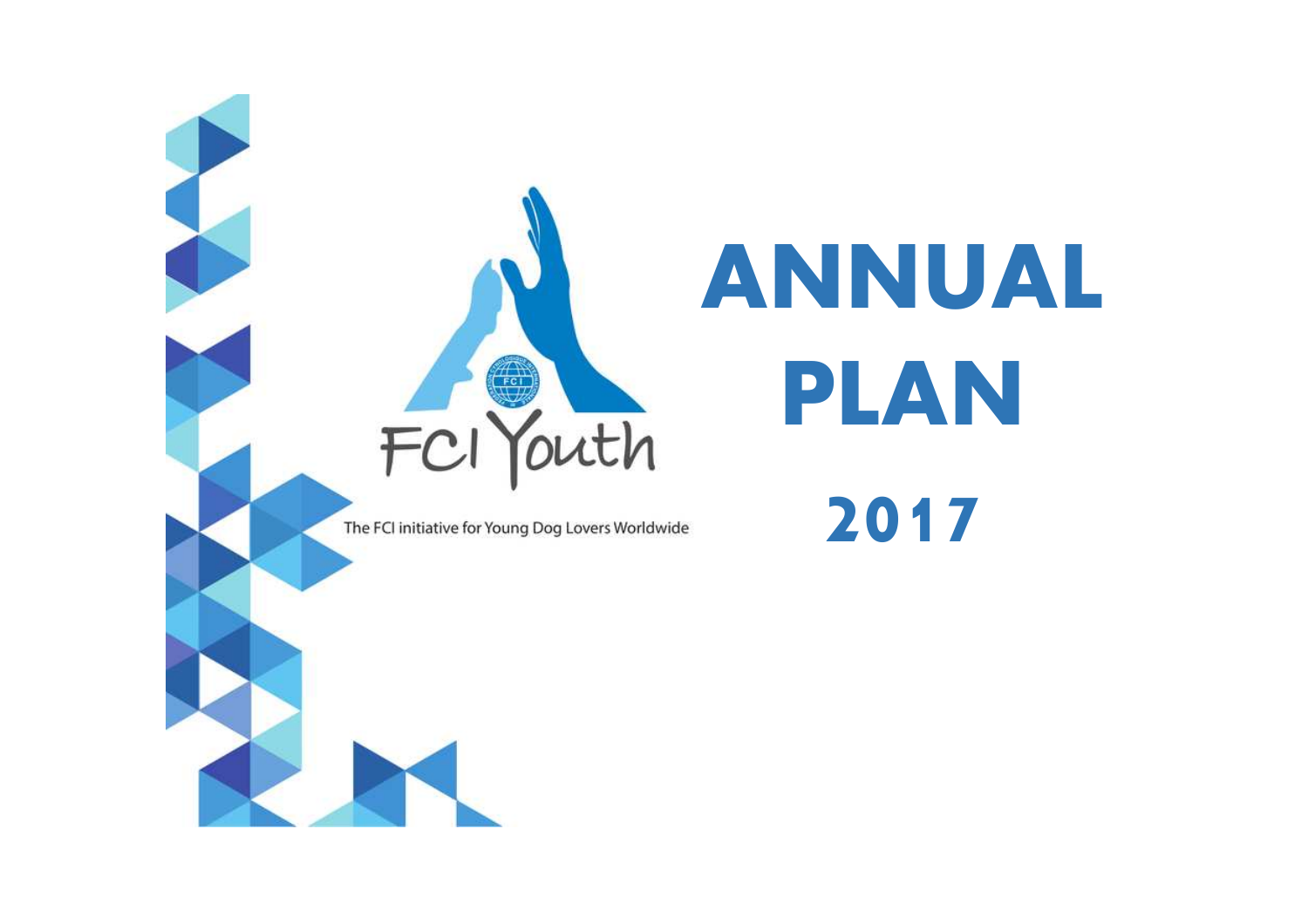•

•

#### **Recommendations and Reference Contents**

The group --» Generate official recommendations + contents --» distributed + adapted National Cynological Organizations (NCO´s)

2017 --» group intends to present the following documents to the FCI (among other documents such as Newsletters and Networking contents):

• *FCI Youth Booklet: Careers, Hobbies and possibilities in Dogs (big)*

*FCI Youth Recommendations for National Junior Handling Competitions*

• *FCI Youth Recommendations for Sporting Activities*

*<u>Youth Recommendations for Organizing Summer Camps</u>*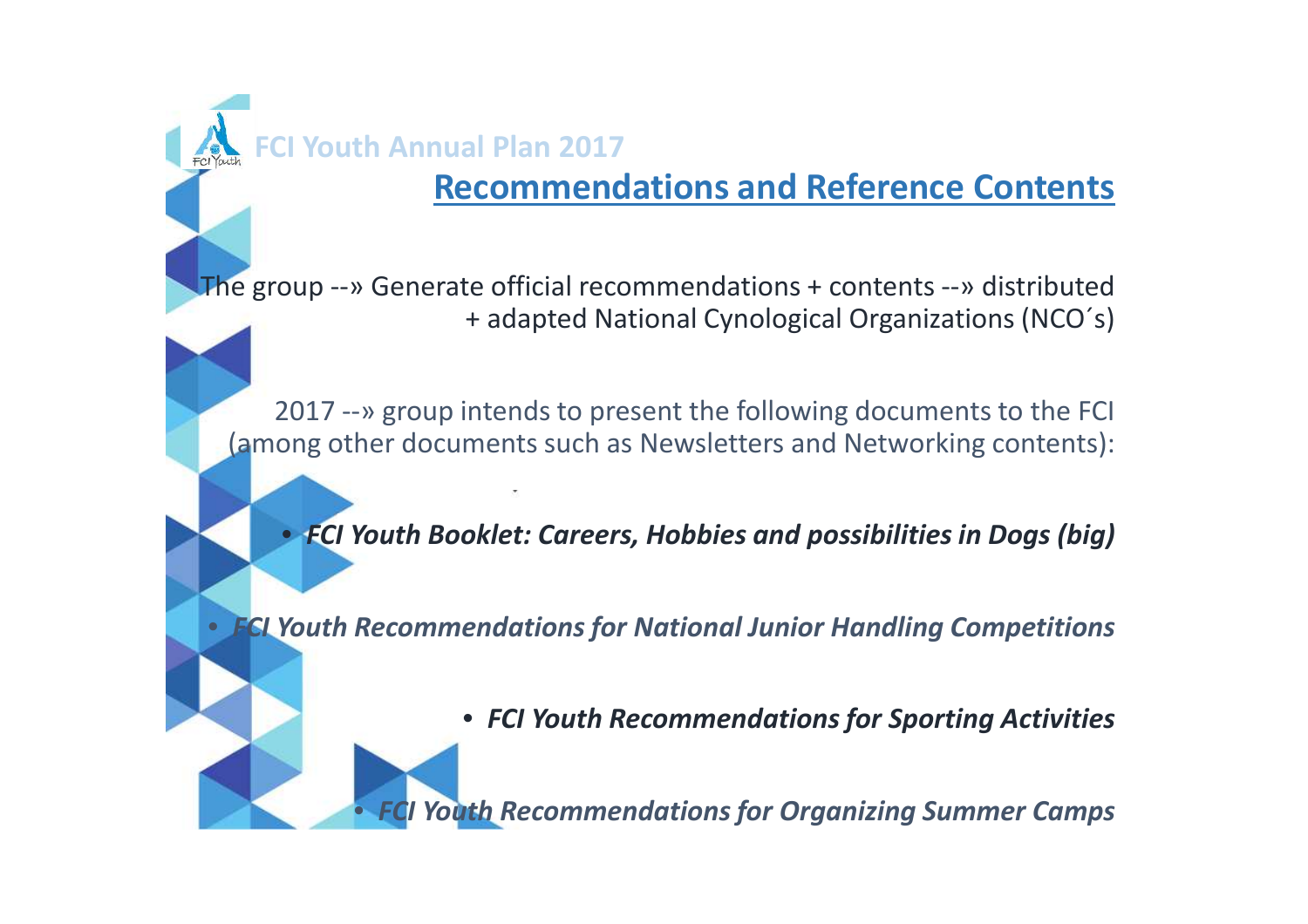# **FCI Youth Booklet: Careers, Hobbies and possibilities in Dogs - First edition**

•**Basics of Veterinary and the importance of Vets for Human and Posture 1.1 All Connect Ave Schools Connect Ave** 

**GAZETA** de SUD §

- **Stewarding**
	- **Judging**
	- **Hunting**
- **Dog Obedience Trainer**
- • **Dog Behaviour Therapist**
	- **Service Dogs**
	- **Herding Dogs**
	- **Assistance Dogs**
		- **Rescue Dogs**
	- •**Professional groomer**
	- **Professional Handler**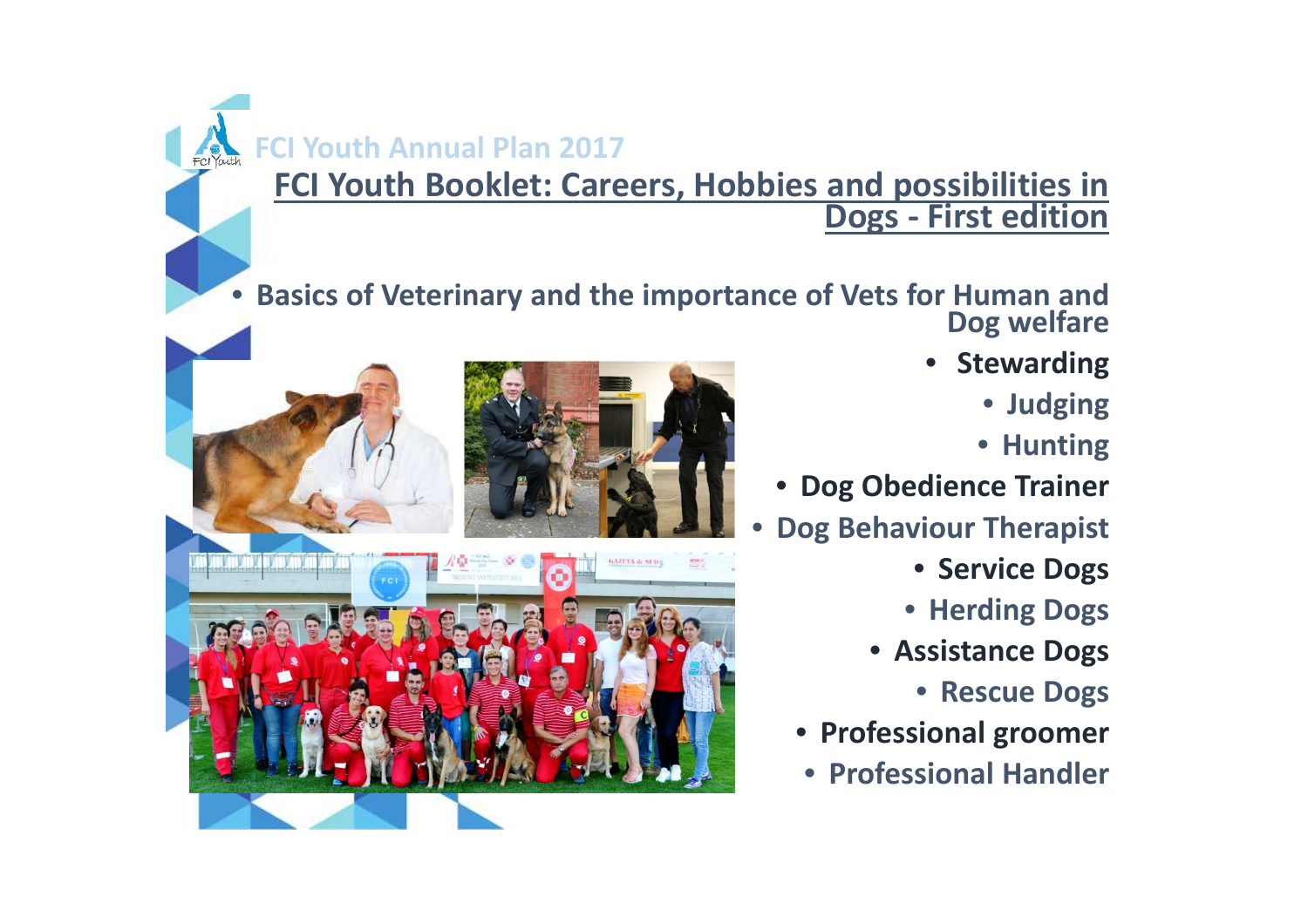# **Activities during FCI World and Section Shows**

Dog knowledge Quiz with questions about FCI Breeds, the FCI and general questions about Cynology

Networking with FCI member National Cynological Organizations (NCO´s)

FCI Breed Group pages, which include information about each FCI Breed Group and images of some of the breeds which are part of each breed group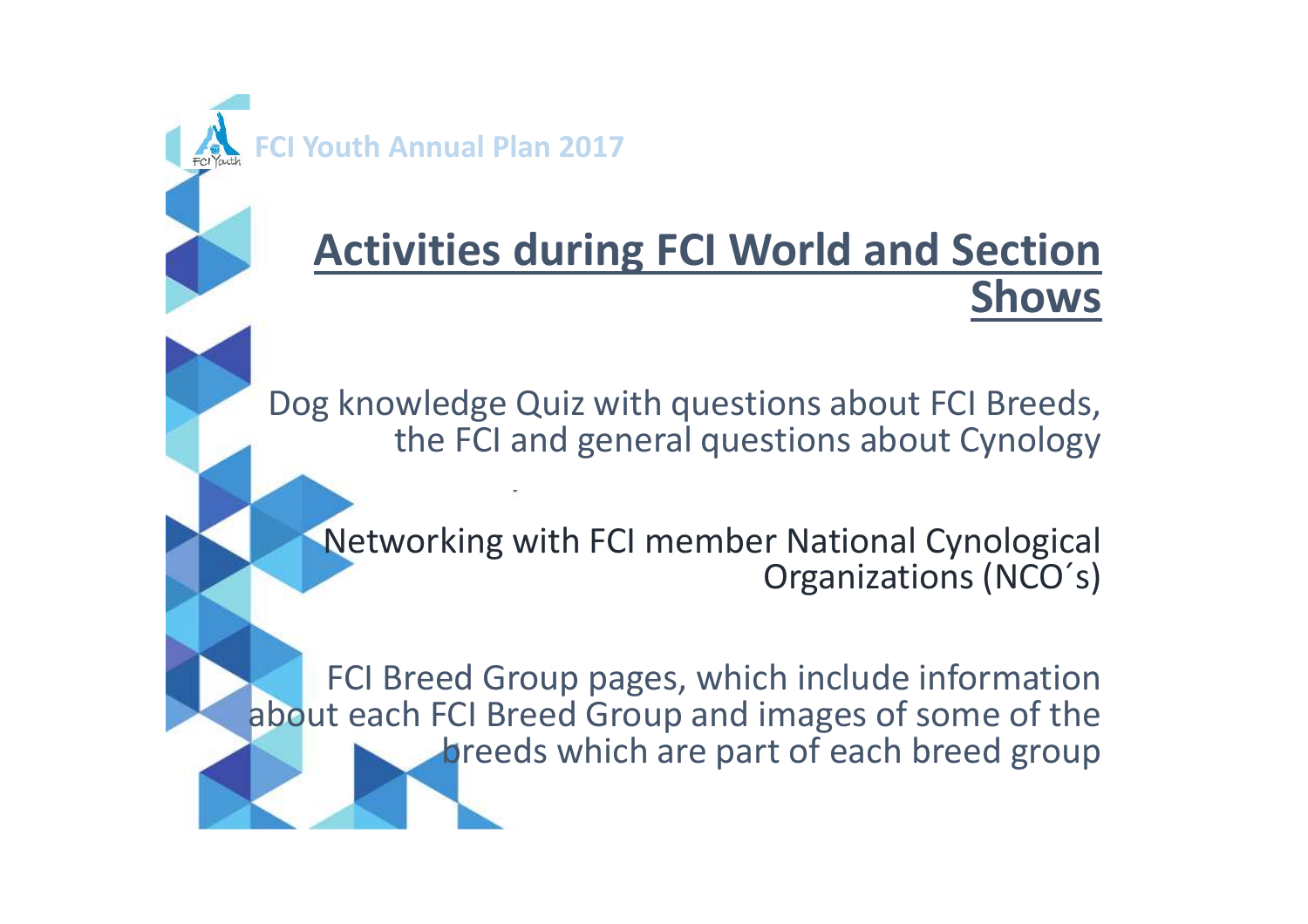•

## **Activities during FCI World and Section Shows**

 FCI Youth promotional and informative contents (FCI Youth Post Card, Newsletters, Questionnaires and Merchandise items)



• PPP´s --» different cynological subjects

(careers in Cynology, facts about the FCI, info FCI Youth) multimedia projector or television, displayed continuously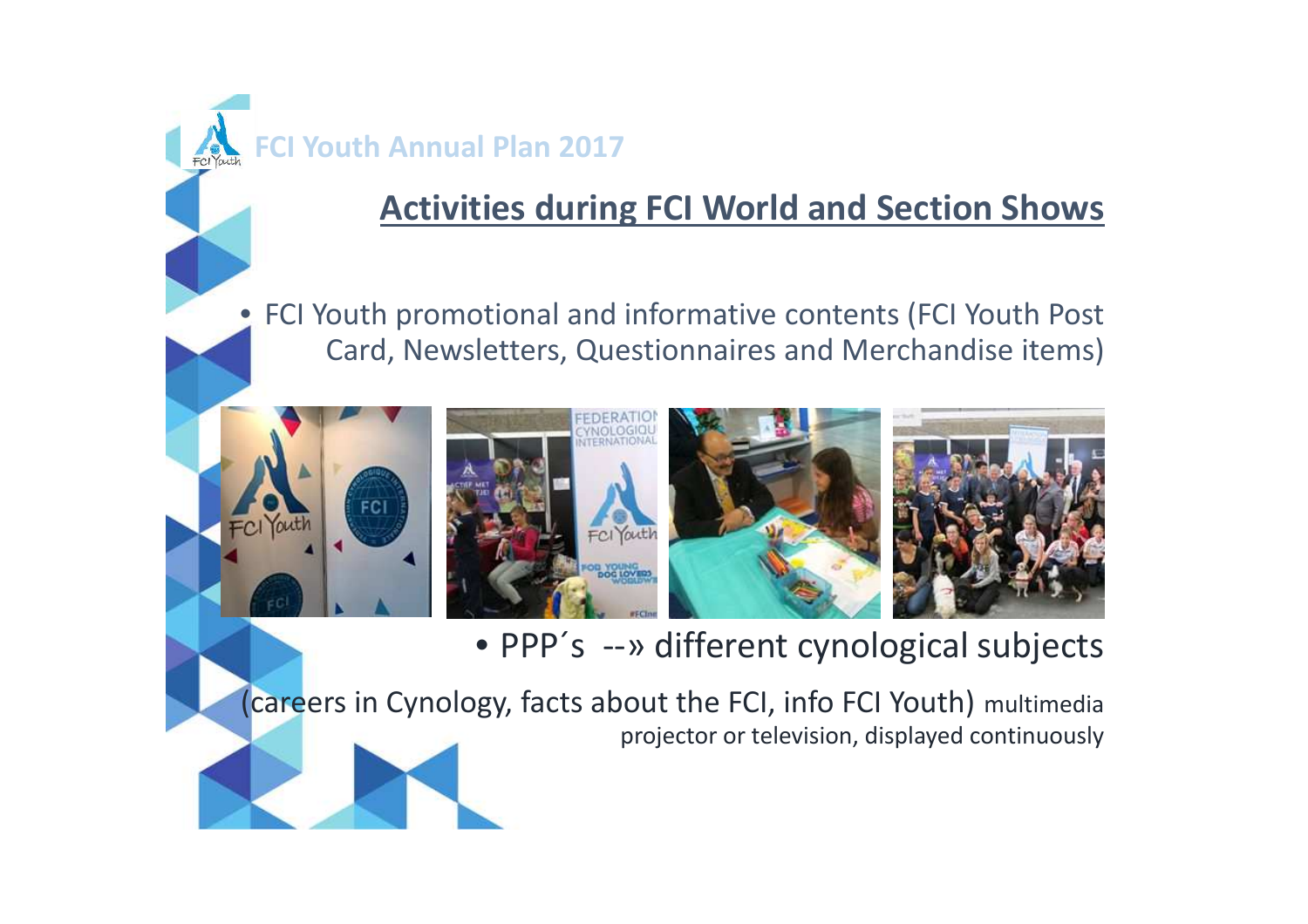### **Networking and Social Media**

#### **Networking**

•

 The FCI Youth members - geo-area - networking with FCI General Cynological Organizations

• encourage FCI member countries in the foundation of youth groups in their country

• support already existing youth groups in member NCO´s•

•two team members present in foreign NCO´s

• letters to NCO Presidents --» general info FCI Youth + recent progress + invite NCO Presidents to nominate a liaison in their country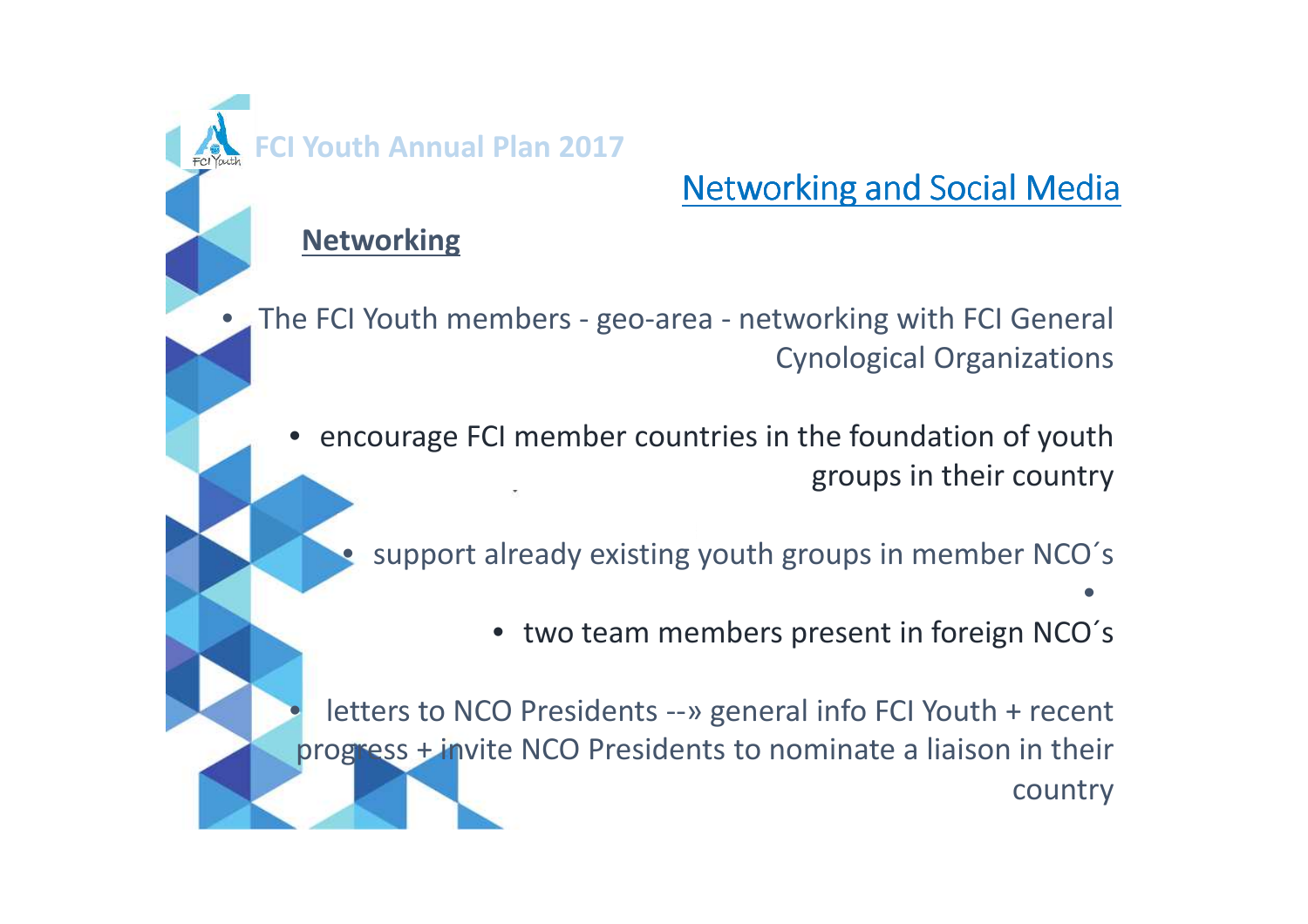

FCI Youth

**Grance** 

Children with pole

https://goo.gl/7TZF6t



#### **EYOUNGROOM ARLDWIDE**

CONTACT USE

CREATING THE WORLD'S LARGEST COMMUNITY OF YOUNG DOG LOVERS!

Q: HOW CAN I BE PART OF THE FCI YOUTH?

.<br>A: THE FCI YOUTH DOES NOT HAVE MEMBERS, BUT YOU CAN BE PART OF THE FCI YOUTH MOVEMENT THROUGH YOUR NATION/<br>CYNOLOGICAL ORGANIZATION. IF YOU WISH TO CONTACT US DIRECTLY, PLEASE SEND US A MESSAGE AND WE WILL GET BACK TO YO Q HOW CAN I KNOW IF THERE IS A NATIONAL YOUTH ORGANIATION IN MY COUNTRY?

A: CONTACT YOUR NATIONAL CYNOLOGICAL ORGANIZATION AND ASK FOR THEIR YOUTH INITIATIVES. IF YOUR NCO DOES NOT HAVE A DOG AIMED ACTIVITIES.

Q: MY COUNTRY HAS AN ESTABLISHED YOUTH ORGANISATION. HOW WILL IT BENEFIER

.<br>A ETHERE ARE MULTIPLE AND WELL ESTABLISHED NATIOONAL YOUTH ORGANIZATIONS IN DIFFERENT FCI MEMBER COUNTRIES. THESE<br>ORGANIZATIONS WILL BE HELPFUL EXAMPLES TO COUNTIRIS DEVELWING YOUTH PROGRAMS, ONE OF THE MAIN PURPOUSES OF EACHOTHER

#### **Q: HOW CAN THE FCI HELP NATIONAL CYNOLOGICAL ORGANIZATIONS**

At THE FOYOUTH IS CREATING A NETWORK OF REPRESENTATIVES FROM EACH NATIONAL CYNOLOGICAL ORGANIZATION AROUND THE<br>WORLD, WE WILL OFFER SUPPORT, RECOMMENDATIONS AND REFERENCE MATERIALS SUCH AS STUDY MANUALS ON DIFFERENT<br>CYNOLO ROGRAMS AND CYNOLOGICAL ACTIVITIES FOR YOUNG LOG LOVERS



**Networking and Social Media** 

#### **Social Media**

#### *FCI Youth & Dog world information*

•*Photos + Images* 

#### $Re^{\text{HOW CANI KWOWWIF THERE ISANAXI ONM. YOUTH ORRANMATONHI NWR} \text{COLWIRYK} }$ <br>A:COMMET VOUR NORMAL COOK OGALIATOR DES ENTREMATION NORMAL EN DERIVATARIAN RECOMMENDANT DE **RECOMMENDANT DE LA CONTENTS**

- $\bullet$  *Interviews + Editorials* 
	- •*NCO´s + FCI links*
- •*Questions and Answers*
- •*Promotional materials*